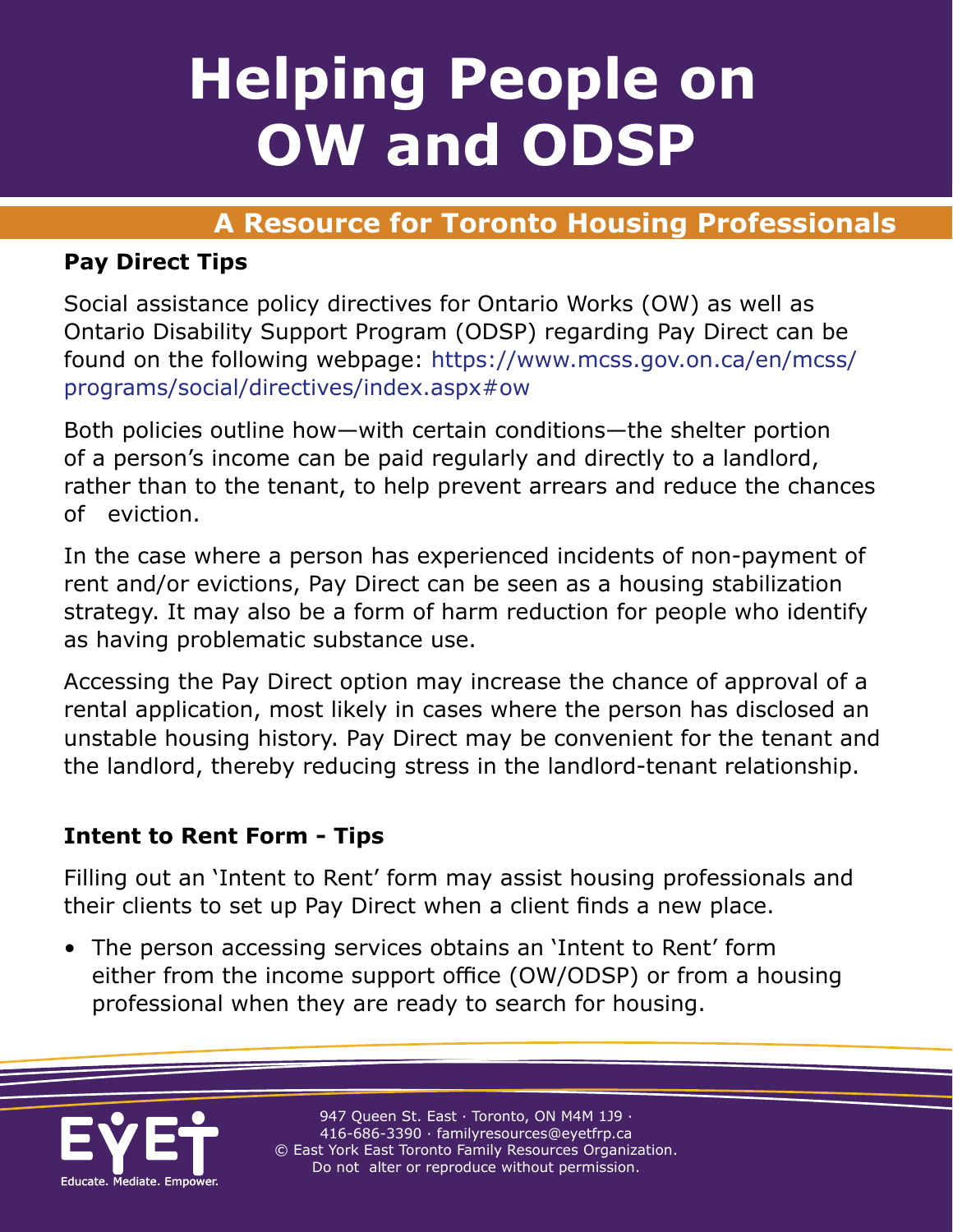# **Helping People on Helping People on OW and ODSP**

### **A Resource for Toronto Housing Professionals**

- A signed 'Intent to Rent' form is an offer to rent, but does not indicate eligibility for Pay Direct. Assessment of eligibility is done by the income support caseworker.
- An 'Intent to Rent' form requires the property owner's full name, address, and phone number. However, the landlord's agent can sign the 'Intent to Rent' form on their behalf. This information is verified through municipal tax records to confirm property title. The income support caseworker may also contact the landlord directly for additional information.
- When providing the 'Intent to Rent' form to the person accessing services, it is useful to attach the housing professional's contact information to the form for enhanced communication with the income support caseworker and the landlord.

#### **Housing Professional Tips**

**To Start:** You may wish to discuss Pay Direct with the person you are serving, if it appears this would be of benefit to them. If the person has been assigned an income support caseworker, send a signed consent to release information form to the caseworker and request one in return. Make contact with the caseworker by phone to establish a link for ongoing work.

**Write an Advocacy Letter:** In the case of OW, write a letter to the income support caseworker and explain in the letter how your client would benefit from Pay Direct, including if they've ever had any evictions due to non-payment of rent in the past. Toronto Community Housing (TCH) residents looking to arrange Pay Direct will almost always be approved for Pay Direct by their OW caseworkers.



947 Queen St. East · Toronto, ON M4M 1J9 · 416-686-3390 · [familyresources@eyetfrp.ca](mailto:familyresources@eyetfrp.ca) © East York East Toronto Family Resources Organization. Do not alter or reproduce without permission.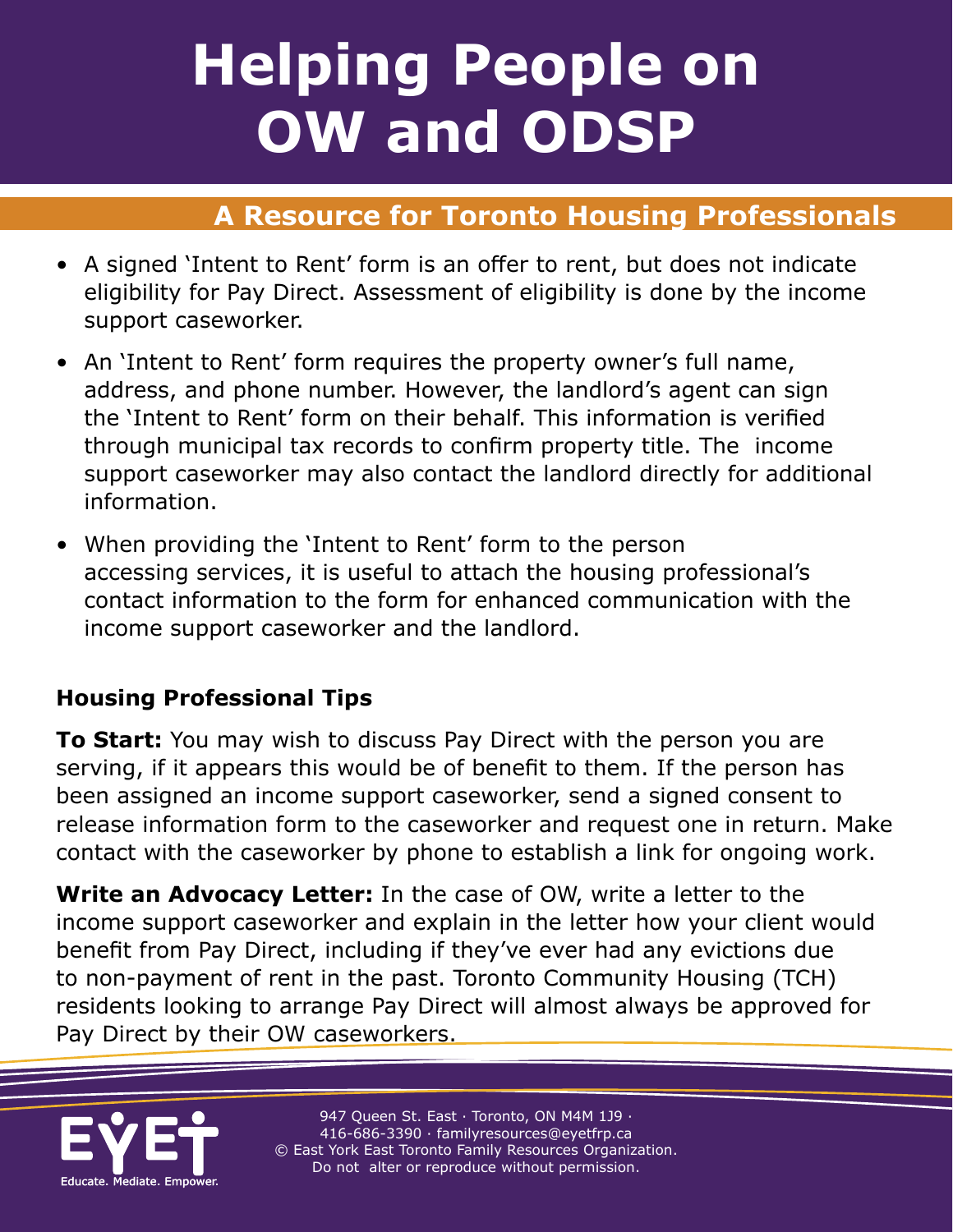# **Helping People on Helping People on OW and ODSP**

### **A Resource for Toronto Housing Professionals**

**The Decision:** Pay Direct has to be approved by OW or ODSP. Based on a discussion between the person accessing services and the caseworker, the caseworker determines eligibility. However, a housing professional's input can play a role in the decision. Should you have concerns regarding a Pay Direct decision, the caseworker's supervisor can be contacted.

The Form: The person accessing services will be asked to sign an authorization form from the OW/ODSP office to confirm their decision to make payment directly to the Landlord.

**Timing:** Circumstances determine how the Pay Direct arrangement will be initiated.

- For people currently housed and in receipt of OW/ODSP, Pay Direct will begin the month following when the decision was made to implement it.
- For people who are completing their initial OW/ODSP intake and presenting an 'Intent to Rent' form for approval to move into a unit at the same time, the person would need to provide you with the new OW/ODSP caseworker's contact immediately. Then you can quickly provide a signed consent to release information form to the caseworker, so a Manual Pay Direct (landlord cheque prepared for pick up) can be discussed with the caseworker.

**Discontinuance/Delays of Pay Directs:** Since a discontinuance or delay of Pay Direct could result in an eventual eviction, it's important to be aware of the following situations that can affect Pay Direct payments.

• A person receives additional income and the amount of financial assistance received is lower than the cost of their rent.



947 Queen St. East · Toronto, ON M4M 1J9 · 416-686-3390 · [familyresources@eyetfrp.ca](mailto:familyresources@eyetfrp.ca) © East York East Toronto Family Resources Organization. Do not alter or reproduce without permission.